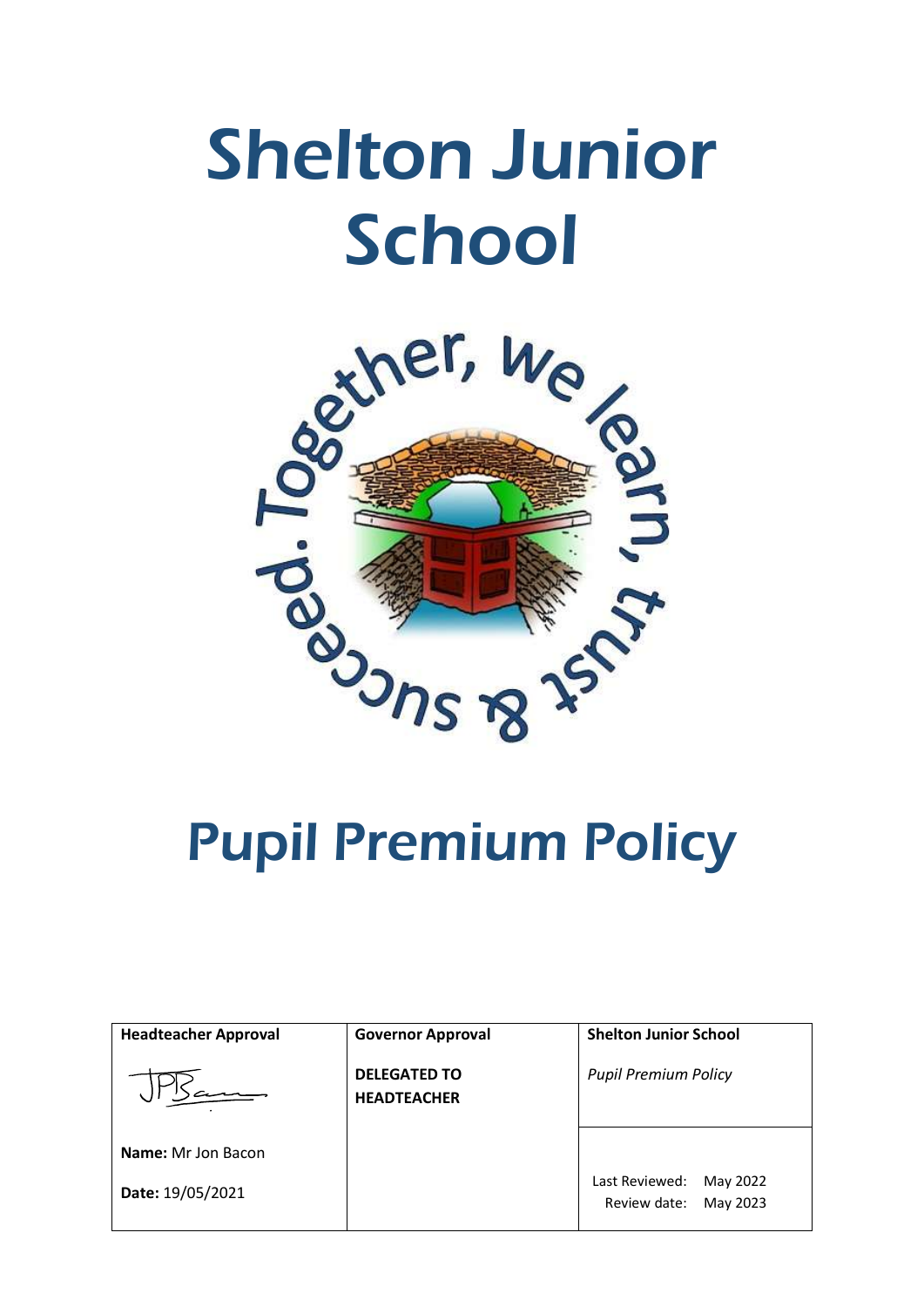## <span id="page-1-0"></span>**Policy review dates and changes**

| <b>Date</b> | By whom | <b>Summary of changes made</b>                                               |
|-------------|---------|------------------------------------------------------------------------------|
| 15/01/2020  | JB      | Typo corrections                                                             |
| 18/05/2020  | HC      | Updated Provision with SUPER and intervention<br>information                 |
| 25/03/2022  | HC      | Update of all areas of policy to ensure links to legislation<br>and guidance |
|             |         |                                                                              |
|             |         |                                                                              |
|             |         |                                                                              |
|             |         |                                                                              |
|             |         |                                                                              |
|             |         |                                                                              |
|             |         |                                                                              |
|             |         |                                                                              |
|             |         |                                                                              |
|             |         |                                                                              |
|             |         |                                                                              |
|             |         |                                                                              |
|             |         |                                                                              |
|             |         |                                                                              |
|             |         |                                                                              |
|             |         |                                                                              |
|             |         |                                                                              |
|             |         |                                                                              |

Shelton Junior School

*Pupil Premium Policy*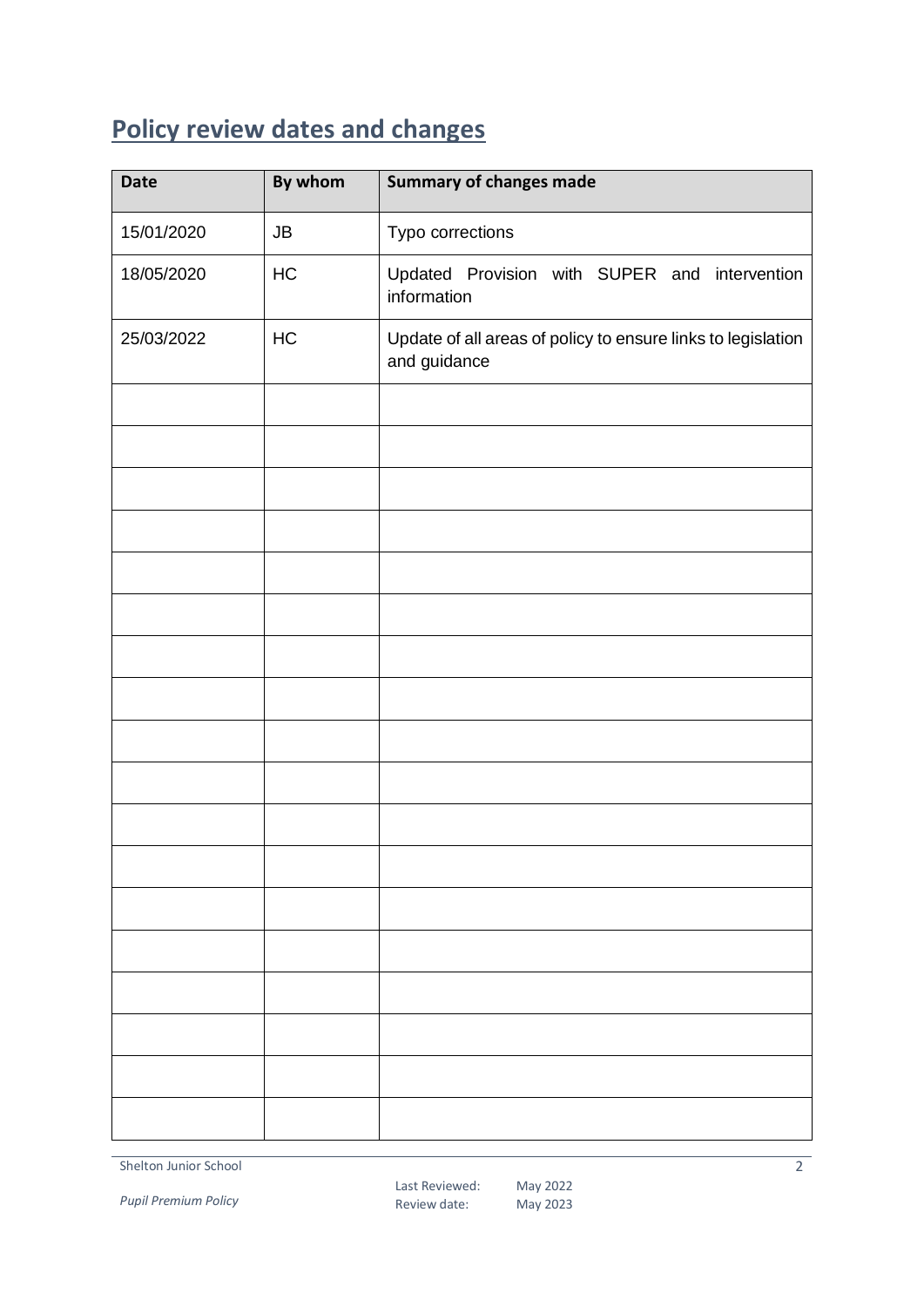## Contents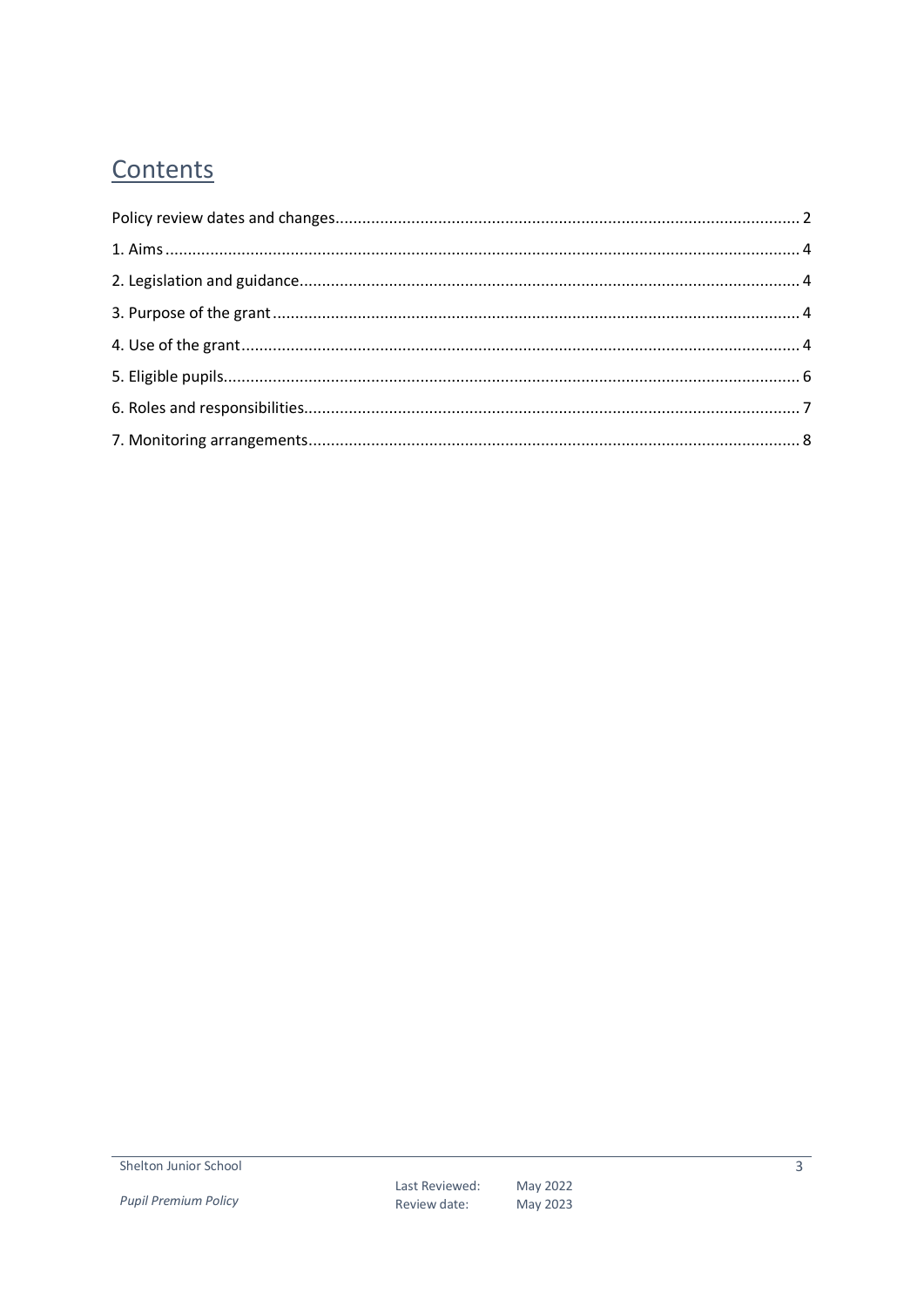## <span id="page-3-0"></span>**1. Aims**

This policy aims to:

- **Provide background information** about the pupil premium grant so that all members of the school community understand its purpose and which pupils are eligible
- Set out **how the school will make decisions** on pupil premium spending
- **Summarise the roles and responsibilities of those involved** in managing the pupil premium in school

## <span id="page-3-1"></span>**2. Legislation and guidance**

This policy is based on the [pupil premium conditions of grant guidance \(2021-2022\),](https://www.gov.uk/government/publications/pupil-premium-allocations-and-conditions-of-grant-2021-to-2022/pupil-premium-conditions-of-grant-2021-to-2022-for-local-authorities) published by the Education and Skills Funding Agency. It is also based on guidance from the Department for Education (DfE) on [virtual school heads' responsibilities concerning the pupil premium,](https://www.gov.uk/guidance/pupil-premium-virtual-school-heads-responsibilities) and th[e service premium.](https://www.gov.uk/guidance/service-premium-information-for-schools)

In addition, this policy refers to the DfE's information on what maintained schools must [publish online.](https://www.gov.uk/guidance/what-maintained-schools-must-publish-online#pupil-premium)

## <span id="page-3-2"></span>**3. Purpose of the grant**

The pupil premium grant is additional funding allocated to publicly funded schools to raise the attainment of disadvantaged pupils and support pupils with parents in the armed forces.

The school will use the grant to support these groups, which comprise pupils with a range of different abilities, to narrow any achievement gaps between them and their peers.

We also recognise that not all pupils eligible for pupil premium funding will have lower attainment than their peers. In such cases, the grant will be used to help improve pupils' progress and attainment so that they can reach their full potential.

## <span id="page-3-3"></span>**4. Use of the grant**

 The spending strategy of the pupil premium grant is informed by research evidence, referring to a range of sources, including the guide [published by the Education Endowment Foundation](https://educationendowmentfoundation.org.uk/evidence-summaries/pupil-premium-guide/)  [\(EEF\)](https://educationendowmentfoundation.org.uk/evidence-summaries/pupil-premium-guide/)

Our Pupil Premium grant will be used to ensure the following within our school:

#### **1. A culture of belief where:**

- Every child is able to flourish regardless of barriers
- A positive and growth mindset culture is prevalent throughout the school
- Staff focus on solutions to barriers and believe there are no limits to a child's success
- Families are supported by the school on all levels and Shelton Junior School will do anything within their means to support children and their family

#### **2. Ensure Pupil Identification:**

 Every class teacher and TA is are aware of who their pupil premium children are and the best way they can benefit from funding

```
Shelton Junior School
```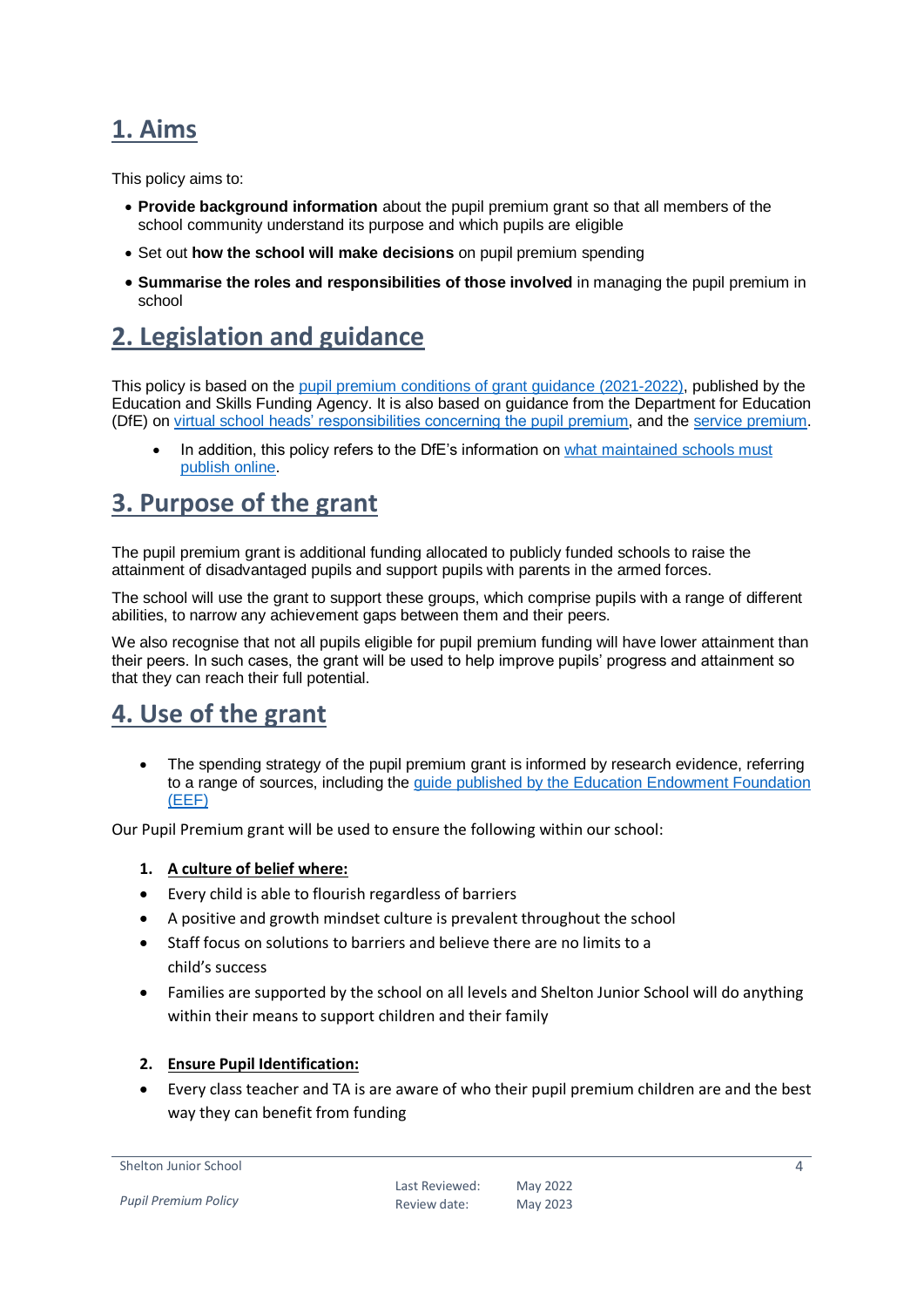- Pupil premium children are assessed and put into appropriate interventions whether that is academic or pastoral under the classroom SUPER (Shelton Universal Pupil Enhancement Register)
- Interventions on the class SUPER are monitored carefully so progress can be shown in both pastoral and academic intervention
- Pupil premium children are specifically monitored during lessons to ensure they are reaching their full potential
- Children's individual needs are considered carefully so support can be targeted appropriately

## **3. Provide High Quality Day to day teaching where:**

- All children will receive consistently high level teaching
- Staff will quickly identify pupil premium children who would benefit from academic interventions
- Good practise is shared throughout the school
- Continual Professional Development is delivered as needed and narrowing the gap between pupil premium and non pupil premium children is a priority for all staff

#### **4. Provide Effective Academic Interventions:**

- TAs will provide children with additional, effective support within a small group setting
- All Interventions will be proven and published interventions
- To have the most impact, proven and published interventions are delivered by TA's in line with the [EEF guidance](https://educationendowmentfoundation.org.uk/evidence-summaries/pupil-premium-guide/#:~:text=The%20EEF%20Guide%20to%20the%20Pupil%20Premium%20aims,take%20a%20tiered%20approach%20to%20Pupil%20Premium%20spending.) of effective use of TA's
- To ensure Interventions are closely monitored by the Assistant Headteacher and HLTA
- To ensure progress of the interventions is fed back to class teachers who then incorporate this into their planning and teaching
- Interventions will work on a roll on roll off basis and are focussed on narrowing the gap between pupil premium and non pupil premium children
- **5. Across the school we will use the grant to provide extra pastoral support:**
- As a school we pride ourselves on providing a high level of pastoral support to all children
- An amount of pupil premium money is spent on additional wellbeing and family support
- Support for families with housing, finances, EHA and parenting strategies
- Uniform, PE kit, shoes provided as needed for a number of pupil premium children
- Specific individualised support for ANY child in a time of crisis

#### **6. Ensure effective Monitoring and Evaluation:**

- A wide range of data is used to monitor and evaluate progress and impact of spend on pupil premium children such as: pupil work, achievements, observations, tests, case studies and feedback from pupils, parents and staff
- Assessment data is collected frequently so that the impact of interventions can be monitored regularly
- Assessments are closely monitored to ensure they are accurate

*Pupil Premium Policy*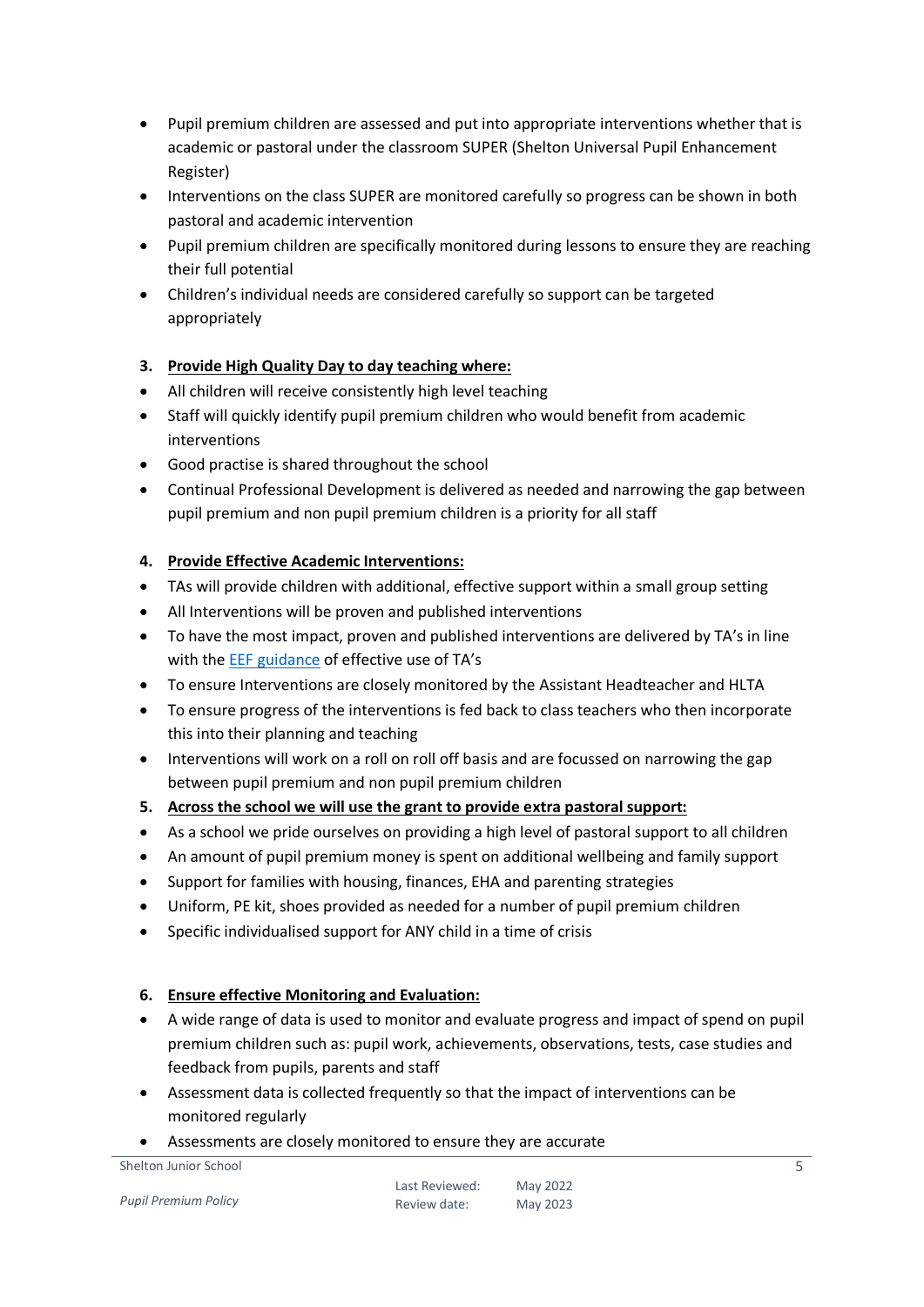- Regular meetings are held to discuss data of pupil premium children
- Case studies and feedback from parents may be used to monitor pastoral interventions

Governors and parents are reported to annually and school along with governors, ensure the website displays the legislative paperwork needing to be published on pupil premium.

We will publish our strategy on the school's use of the pupil premium in each academic year on the school website, in line the DfE's requirements on what maintained schools must publish online and using the templates on GOV.UK.

Our pupil premium strategy is available [here.](https://sheltonj.derby.sch.uk/key-information/pupil-premium/)

## <span id="page-5-0"></span>**5. Eligible pupils**

The pupil premium is allocated to the school based on the number of eligible pupils in years 3-6.

Eligible pupils fall into the categories explained below:

## **5.1 Ever 6 free school meals**

Pupils recorded in the most recent October school census who are known to have been eligible for free school meals at any point in the last 6 years (as determined by the DfE's latest conditions of grant guidance).

This includes pupils first known to be eligible for free school meals in the most recent October census.

It does not include pupils who received universal infant free school meals but would not have otherwise received free lunches.

## **5.2 Looked after children**

Pupils who are in the care of, or provided with accommodation by, a local authority in England or Wales for at least 1 day. Allocations will be provisionally based on the children looked-after data return in March of the previous year, and then confirmed in December of the current year based on the children looked-after data return in March of the current year.

## **5.3 Post-looked after children**

Pupils recorded in the most recent October census who were looked after by an English or Welsh local authority immediately before being adopted, or who left local authority care on a special guardianship order or child arrangements order.

## **5.4 Ever 6 service children**

Pupils recorded in the most recent October census:

- With a parent serving in the regular armed forces
- Who have been registered as a 'service child' in the school census at any point in the last 6 years (as determined by the DfE's latest conditions of grant guidance), including those first recorded as such in the most recent October census
- In receipt of a child pension from the Ministry of Defence because one of their parents died while serving in the armed forces

```
Shelton Junior School
```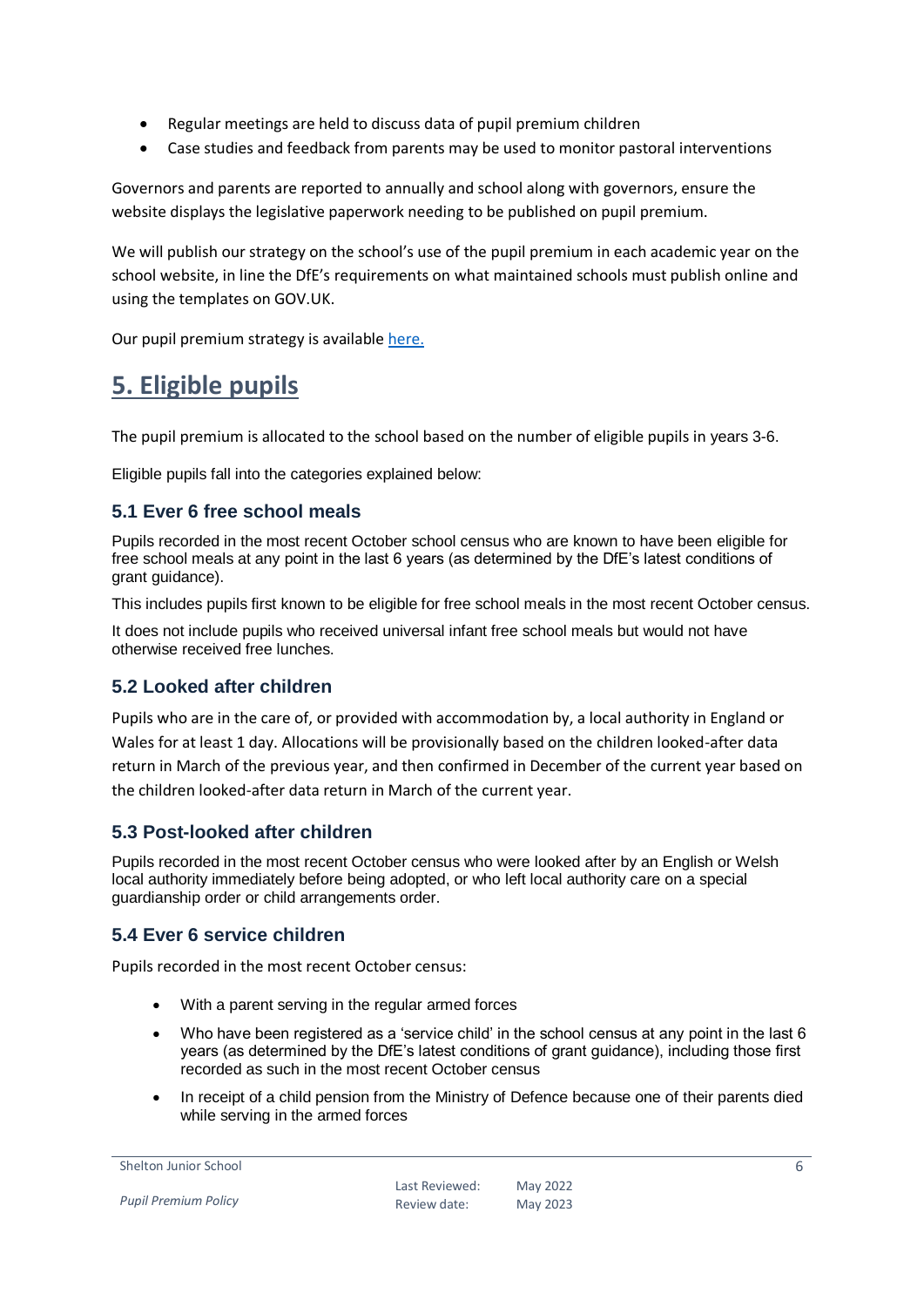**Parents wishing to apply for the Free School meals please see the following documents on our website:**

- [Parent guide to Free School Meals](file:///C:/Users/heatherculling/AppData/Local/Microsoft/Windows/INetCache/Content.Outlook/F2R4G9Z6/•%09https:/sheltonj.derby.sch.uk/wp-content/uploads/2021/04/Parent-guide-to-Free-School-Meals-.pdf)
- [Application form for Free School meals](https://sheltonj.derby.sch.uk/wp-content/uploads/2021/04/APPLICATION-FOR-PUPIL-PREMIUM-FREE-SCHOOL-MEALS-FOR-FULL-TIME-PUPILS.pdf)

## <span id="page-6-0"></span>**6. Roles and responsibilities**

#### **6.1 Headteacher and senior leadership team**

The headteacher and senior leadership team are responsible for:

- Keeping this policy up to date, and ensuring that it is implemented across the school
- Ensuring that all school staff are aware of their role in raising the attainment of disadvantaged pupils and supporting pupils with parents in the armed forces
- Planning pupil premium spending and keeping this under constant review, using an evidence-based approach and working with virtual school heads where appropriate
- Monitoring the attainment and progress of pupils eligible for the pupil premium to assess the impact of the school's use of the funding
- Reporting on the impact of pupil premium spending to the governing board on an ongoing basis
- Publishing the school's pupil premium strategy on the school website each academic year, as required by the DfE
- Providing relevant training for staff, as necessary, on supporting disadvantaged pupils and raising attainment

#### **6.2 Governors**

The governing board is responsible for:

- Holding the headteacher to account for the implementation of this policy
- Ensuring the school is using pupil premium funding appropriately, in line with the rules set out in the conditions of grant
- Monitoring the attainment and progress of pupils eligible for the pupil premium, in conjunction with the headteacher, to assess the impact and effectiveness of the school's use of the funding
- Monitoring whether the school is ensuring value for money in its use of the pupil premium
- Challenging the headteacher to use the pupil premium in the most effective way
- Setting the school's ethos and values around supporting disadvantaged members of the school community

## **6.3 Other school staff**

All school staff are responsible for:

- Implementing this policy on a day-to-day basis
- Setting high expectations for all pupils, including those eligible for the pupil premium

```
Shelton Junior School
```